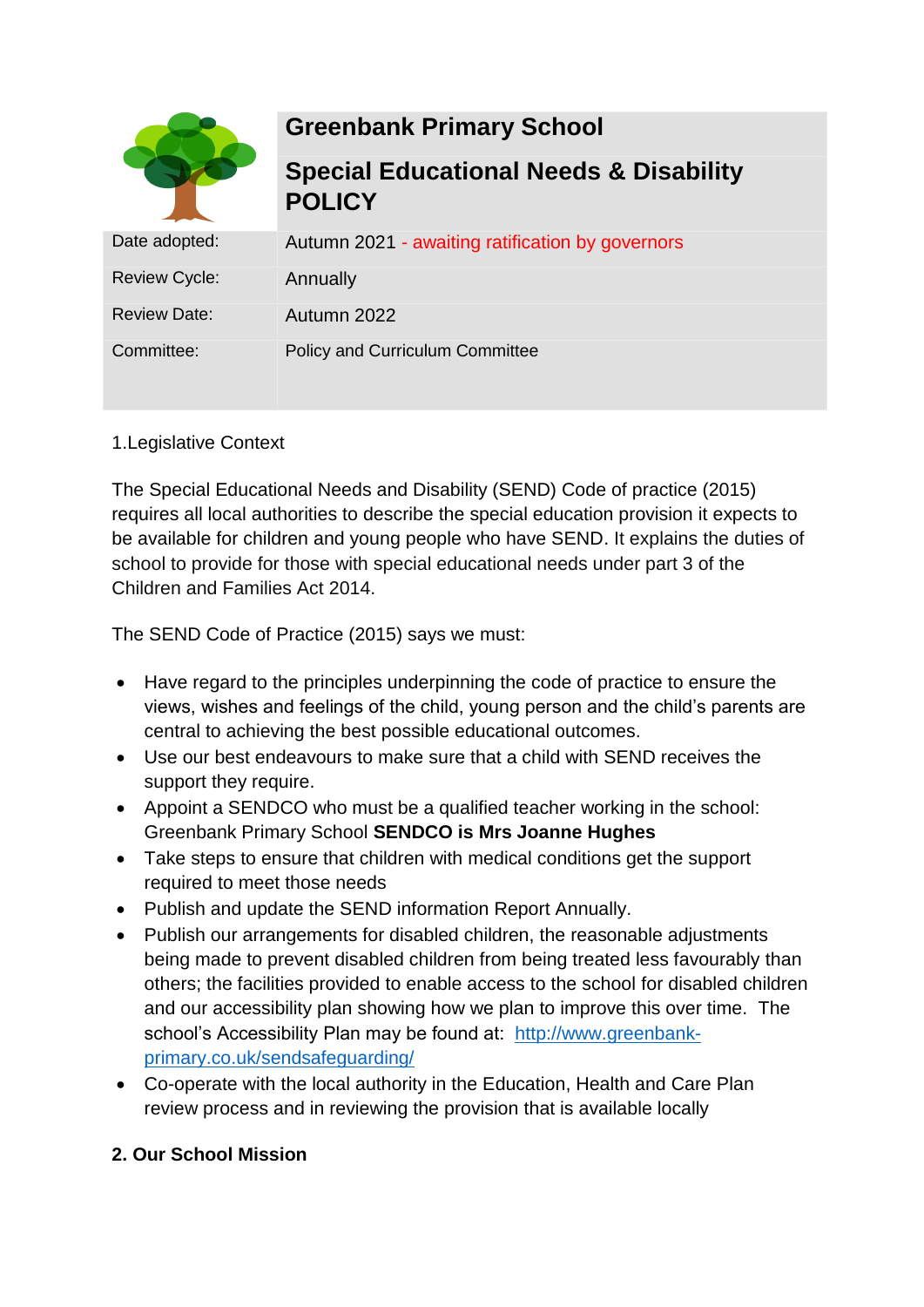*'We aim to provide a learning environment where all children can achieve their highest potential and to foster a climate where all children, regardless of class, race, gender or disability feel secure and can grow in confidence and self-esteem'*

At Greenbank Primary School we are committed to fulfilling Our School Mission statement above by ensuring children with SEND are provided with high quality provision which meets their needs. We will achieve this by:

- Ensuring all children have their needs identified and assessed having a clear and transparent approach for identifying pupils at the earliest point.
- Ensuring that children are provided with high quality provision which is differentiated and personalised
- Ensuring that children and their families are fully included in the life of the school.
- Using a graduated approach for support assess, plan, do, review.
- Identifying and removing barriers to learning and putting effective provision in place.
- Using provision mapping to monitor programmes and interventions.
- Promoting high expectations of and ensuring all children achieve their best.
- Developing the effectiveness of teaching and learning through monitoring and evaluation of approaches.
- Ensuring teachers are responsible and accountable for the progress and development of pupils in their class.
- Supporting the emotional, mental and social development of children and young people, including extra support for listening to the views of children.

## **3. Aims of Policy**

- To create an ethos and educational environment that meets the needs of every pupil in the school;
- To ensure that all pupils with special educational needs and/or disabilities are identified early, assessed and catered for within the school and make the best possible progress;
- To foster and promote effective working partnerships with parents/carers, pupils and outside agencies;
- To clearly identify the roles and responsibilities of school staff and the SEND Governor in providing an appropriate education for pupils with special educational needs and/or disabilities;
- To enable full access for pupils with SEND to all aspects of the school curriculum and the wider school life and activities;
- To develop self-esteem, promoting a positive self-image and a "can do" culture.
- To regularly review and evaluate the progress of pupils with SEND, ensuring parents/carers and pupils are fully involved throughout the process.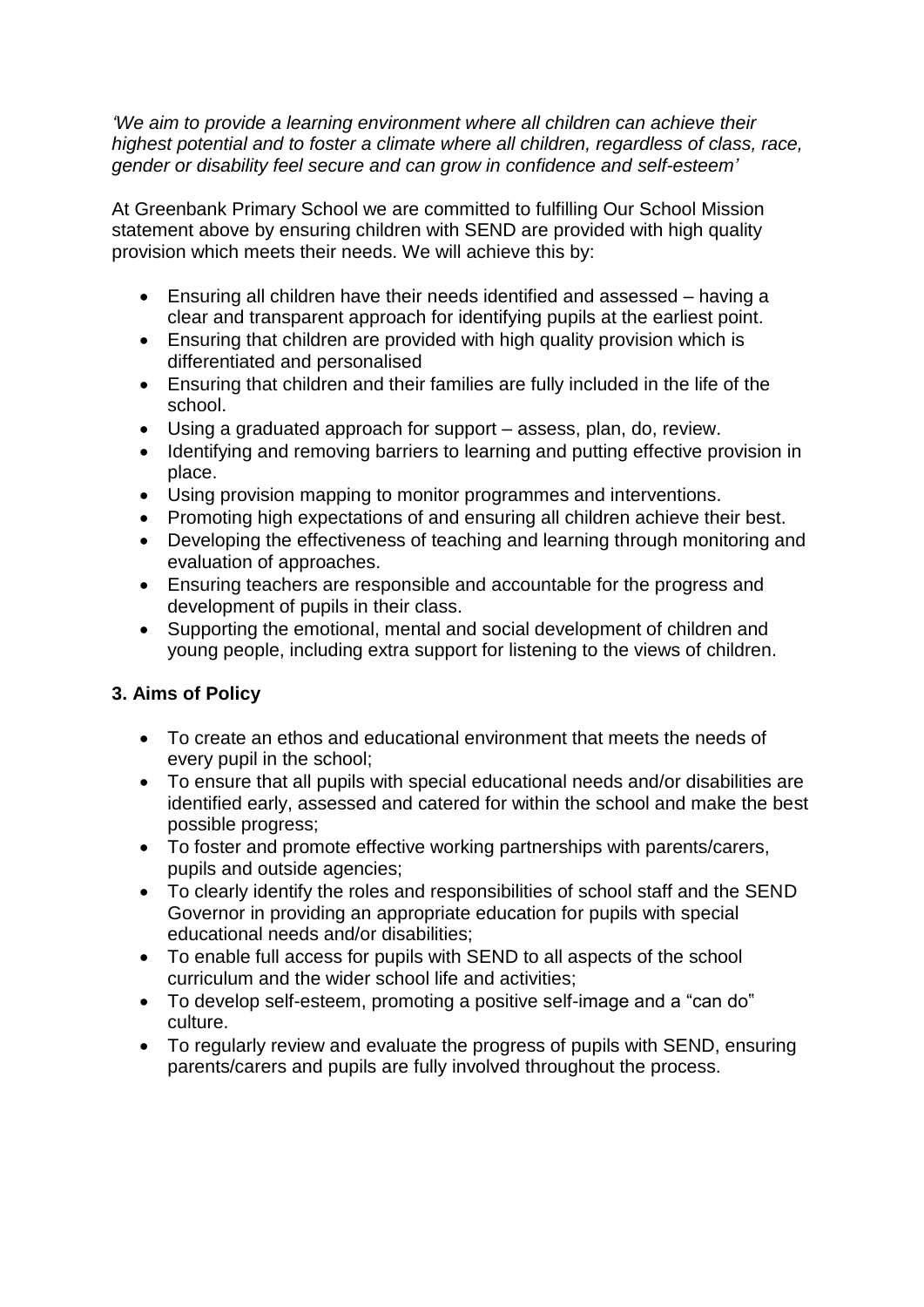# **4. Lines of responsibility and accountability**

The main responsibilities listed in this policy fall within the role **Special Educational Needs and Disabilities Coordinator: Mrs Joanne Hughes**– who can be contacted via the school office on 0151 522 5748 or by email j.hughes@greenbank.liverpool.sch.uk

The SENDCO promotes the development of SEND provision by:

- Overseeing the day to day operation of the SEND policy including reporting the effectiveness of the SEND policy to governors.
- Coordinating provision for pupils with SEND.
- Liaising with and advising all colleagues.
- Managing and coordinating the work of Learning Support Practitioners
- Overseeing the records of all pupils with SEND.
- Liaising with parents/carers of pupils with SEND.
- Contributing to whole school CPD/ training particularly the induction of new staff.
- Liaising with and drawing upon the advice of external agencies and LA.
- Ensuring provision maps are in place and regularly reviewed.
- Assessing the progress of pupils with SEND (using all available data) ensuring that the progress of vulnerable groups is carefully tracked.
- Following a graduated response to the assessment and provision of SEND with a clear focus on early identification.
- Supporting the Headteacher, Senior Leadership Team and Governors to evaluate the effectiveness of the school's SEND policy, SEND provision and outcomes for pupils with SEND drawing up further priorities and actions in the School Development Plan.
- Ensuring a smooth transition across key stages and phases.
- Ensuring that all additional interventions are monitored for their impact.
- Building the school's capacity for developing an inclusive approach particularly to learning and teaching.

The Headteacher: Mrs D Wrigley has overall responsibility for the strategic management of SEND provision and the Accessibility plan. The Headteacher at Greenbank Primary School promotes the development of SEND provision by:

- Working closely with the SENDCO.
- Keeping the Governing Body fully informed about the working of this policy: Taking into account the requirements of OFSTED and the SEND Code of Practice.
- Encourage all members of staff to participate in training to help them reach the objectives of this policy.
- Ensure the SENDCO achieves the statutory requirements for the performance of her duties.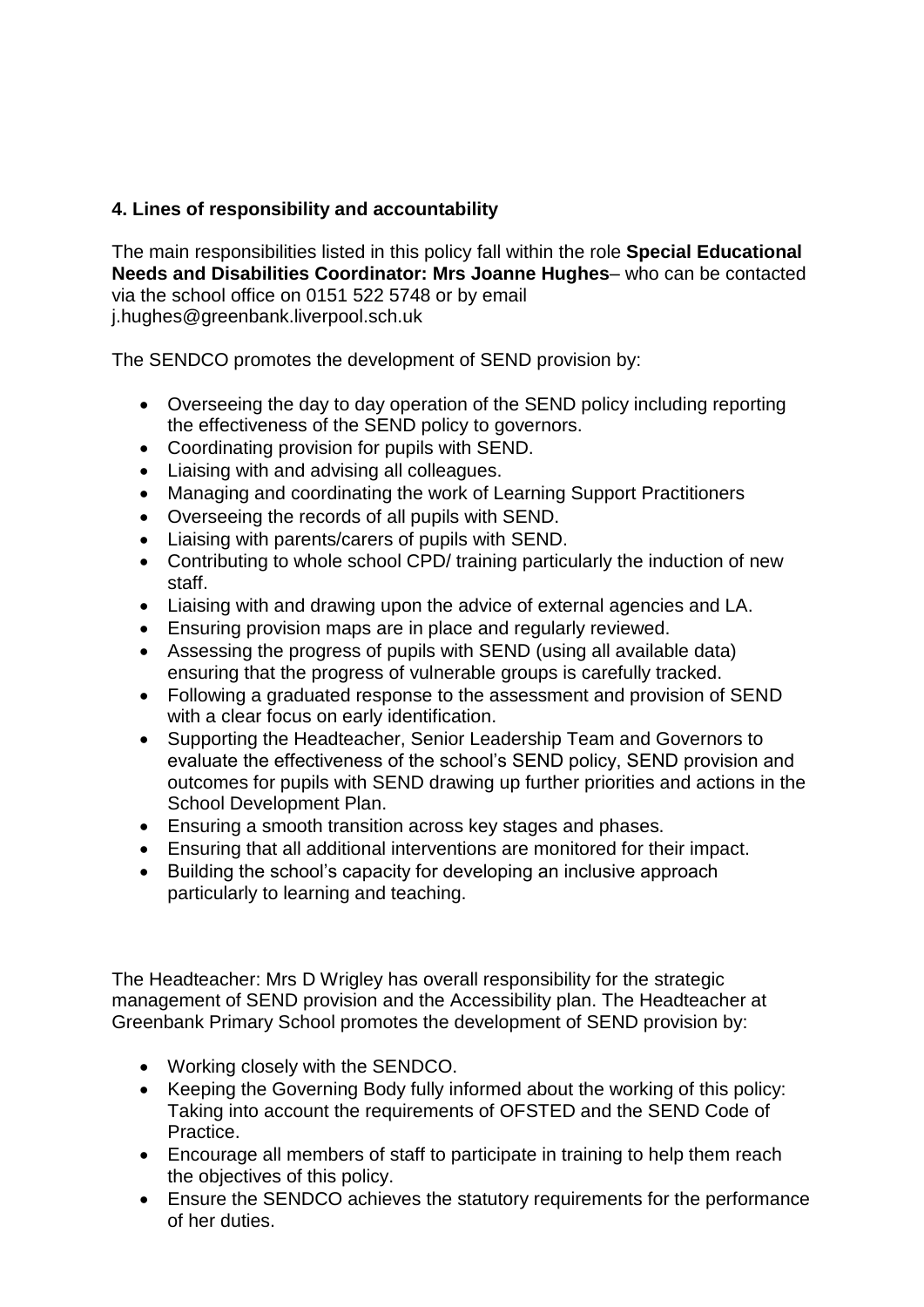• Ensure an appropriate level of resources is provided to support the progress of pupils with SEND

We acknowledge that the SENDCO shares this responsibility with the rest of the staff within the school. The teachers promote the development of SEND provision by:

- Measure and monitor the ongoing progress in learning, behaviour and social development for pupils with SEND
- Identify and reduce barriers to learning
- Differentiate the curriculum to provide maximum access
- Follow the guidance of national strategies
- Discuss planning with additional support staff
- Discuss progress of pupils with SEND with SENDCO, Leadership Team and LSAs
- Utilise a range of teaching strategies to match pupils' preferred learning styles
- Devise strategies with the SENDCO to support pupils IPP implementation
- Ensure pupils know their IPP targets
- Link IPPs to teacher planning
- Understand the collaborative partnership of LSA and teacher, in meeting the diverse needs of pupils in the inclusive classroom
- Understand and follow the graduated approach for pupils with SEND
- Teach pupils how to learn
- Have high expectations of pupils with SEND
- Use appropriate assessment

The School Nominated SEND Governor is Mrs Brenda Barnes who can be contacted through the school office on 0151 522 5748. The SEND Governor at Greenbank Primary School promotes the development of SEND provision by:

- championing inclusion and promoting a greater understanding of issues related to SEND by the Governing Body;
- being familiar with key legislation and policy;
- fostering communication between parents/carers of children with SEND and the school;
- meeting regularly with the SENDCO and visiting classrooms;
- ensuring they have an understanding of the role of the SENDCO and how pupils are supported;
- developing an awareness of the types of SEND present within the school cohort;
- reporting regularly to the Governing Body;
- attending training in relation to SEND;
- Reviewing and monitor the effectiveness of the SEND Policy.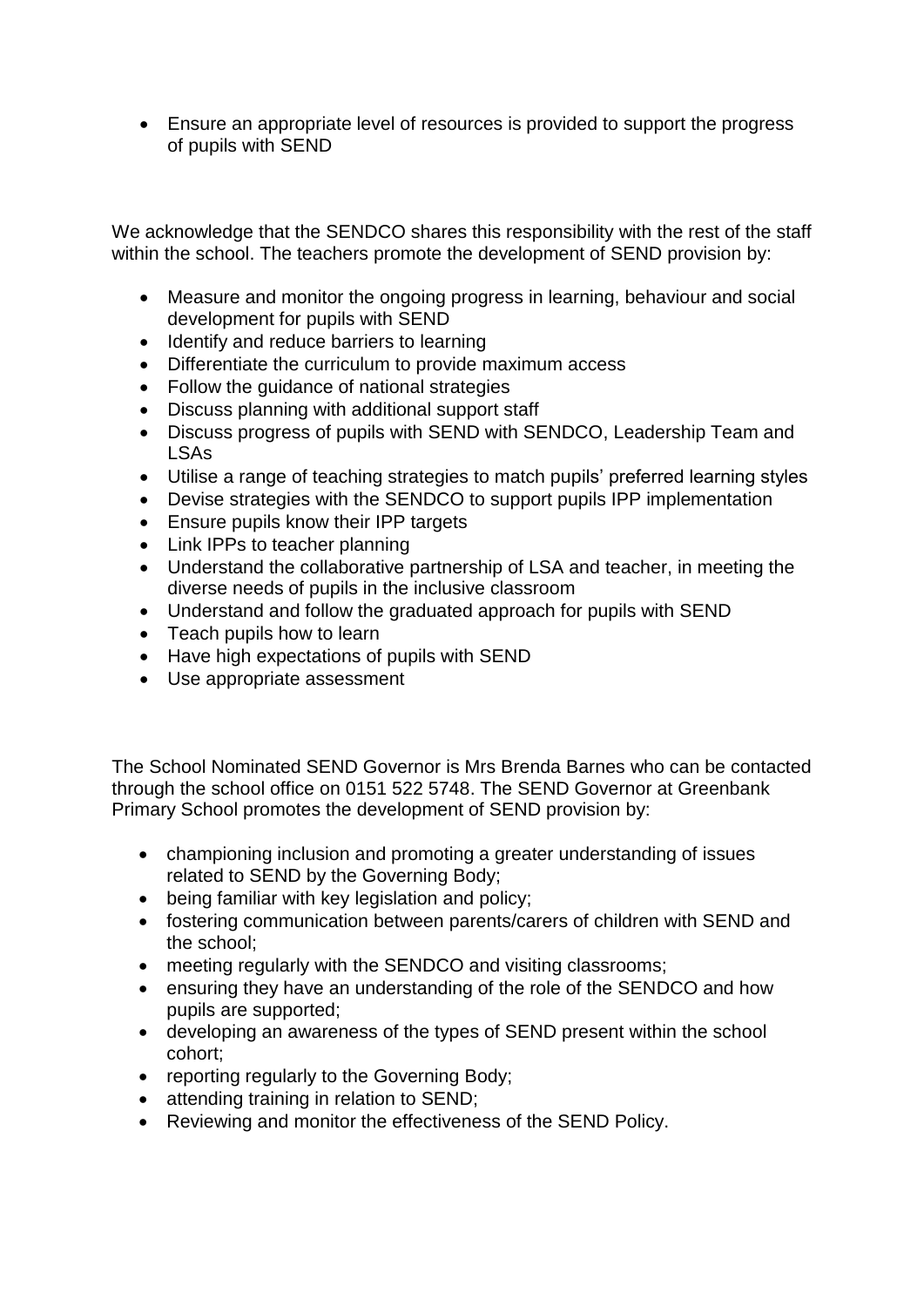## **5 Admissions procedures**

The Governing Body at Greenbank Primary School believes that the admissions criteria should not discriminate against pupils and has due regard for the practice advocated in the Code of Practice and The Equality Act 2010: '*All schools should admit pupils already identified as having special educational needs, as well as identifying and providing for pupils not previously identified as having SEN. Pupils with special educational needs but without statements must be treated as fairly as all other applicants for admission.'* (Code of Practice 1:33)

It is unlawful for a school to discriminate against a pupil or prospective pupil by treating them less favourably because of their:

- sex
- race
- disability
- religion or belief
- sexual orientation
- gender reassignment,
- pregnancy or maternity

(Equality Act 2010 – Advice for school leaders, school staff, governing bodies and local authorities)

The Admission arrangements for Greenbank Primary School can be found on our school website:<http://www.greenbank-primary.co.uk/admissions/>

## **6. How SEND is identified and transition arrangements**

All pupils have access to our school's broad, balanced and enhanced curriculum – information of this can be found on our school website:

<http://www.greenbank-primary.co.uk/curriculum/>

Early identification of pupils with SEND is important in overcoming barriers to learning. The SENDCO works closely with the school assessment coordinator to interrogate available data including RAISE online data, Fischer Family Trust and results of NFER (National Foundation for Educational Research) tests.

Teachers provide pupils with differentiated work and provide Quality First Teaching (Wave One Teaching). Pupils falling just below national expectations will benefit from one or more of a range of interventions (Wave Two catch up programmes). When a pupil is consistently and significantly falling behind normal expectations consideration will be given to the pupil's own individual needs and possible referrals to outside agencies will be discussed with parents / carers before being made (Wave Three).

Pupils may also be considered for referral for High Needs funding or an Education and Health Care Plan (see below).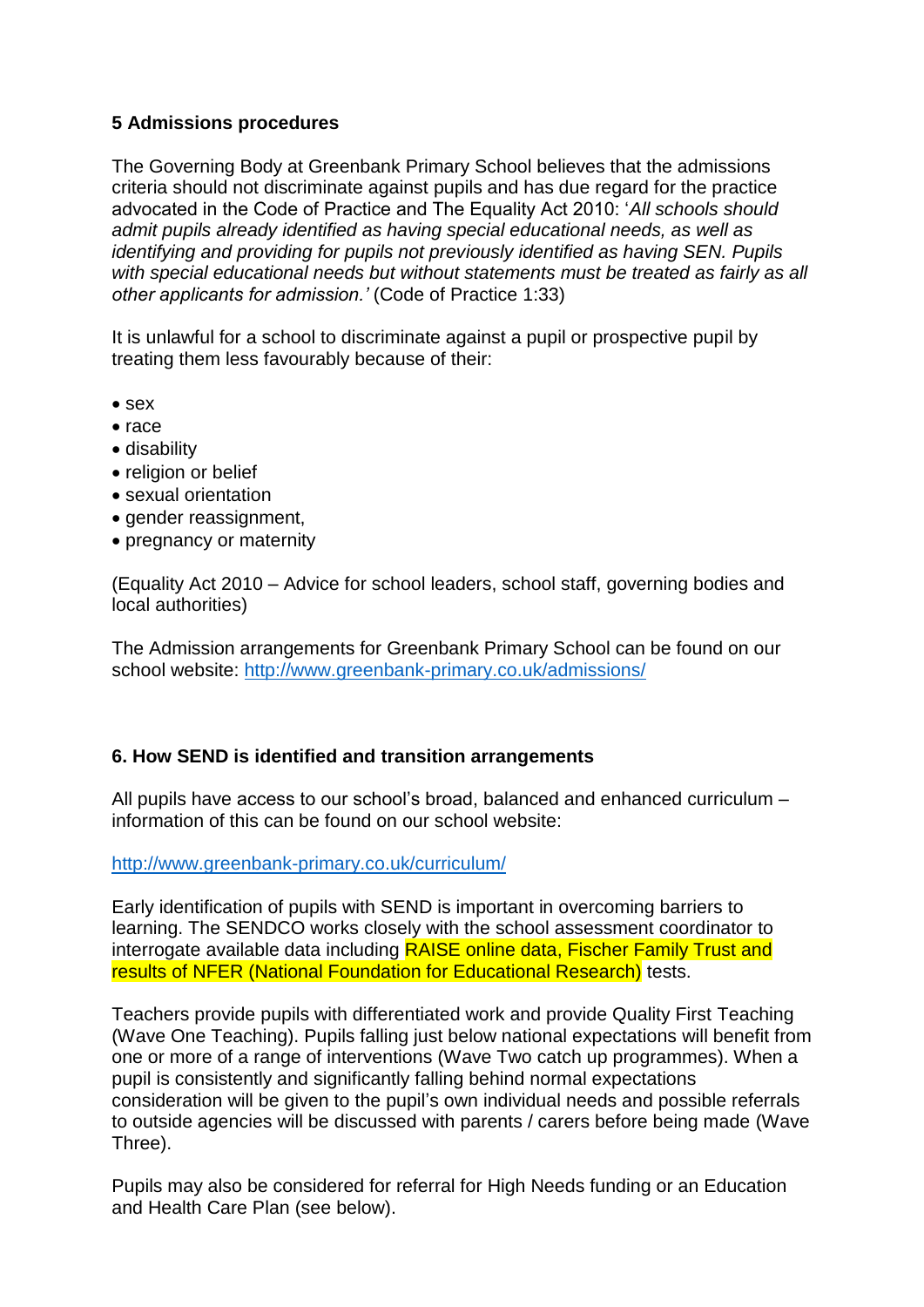Greenbank Primary School recognises that 'moving on' can be difficult for a child with SEN and steps are taken to ensure that any transition is as smooth as possible.

- If a child is moving school, relevant staff:
	- will contact the new school's SENDCO to ensure a comprehensive hand over.
	- will ensure all records are passed on as soon as possible.
	- will ensure that the relevant staff members from the receiving school are invited to the final annual review for children with an EHC Plan
- When moving classes in school including from one key stage to another:
	- Information, including Individual Pupil Profiles, will be passed on to the new class teacher in advance and in most cases, a planning meeting will take place.
	- Visits to the new classroom and facilities will be made
	- If beneficial, a social story book or photo album will be created.
- In Year 6
- The SENDCO will attend the Secondary School Transition Day to discuss the specific needs of SEND pupils with the SENDCO.
- Additional, personalised support for individual SEND pupils may include extra visits to their new school and in some cases staff from the new school will visit Greenbank.

## **7. Methodology for Intervention and Support**

This follows the ASSESS, PLAN, DO, REVIEW model of graduated intervention.

• An important feature of SEND support is the collection of all known information about the pupils and those in regular daily contact with the pupil should attempt to deal with concerns raised. When a teacher, support staff or SENDCO identifies a pupil with special educational needs they will provide interventions ADDITIONAL TO OR DIFFERENT FROM those provided as part of the school's usual differentiated curriculum offer.

• Intervention will be triggered when concerns about individual pupils receiving differentiated learning opportunities:

- Make little, slow or no progress.
- Show sign of difficulty in developing Mathematic and English skills that result in significantly poor attainment in line with age related expectations.
- Persistent emotional difficulties which continue despite management techniques used in school.
- Have significant sensory or physical problems that impact on their ability to learn.
- Have communication and/or relationship difficulties which continue despite differentiated approaches.

• Parents/ Carers will be informed as soon as concerns emerge and will be consulted by the school SENDCO; the views of the pupils will also be sought.

• All information about the pupils from within the school, together with any additional information from the parents will be considered.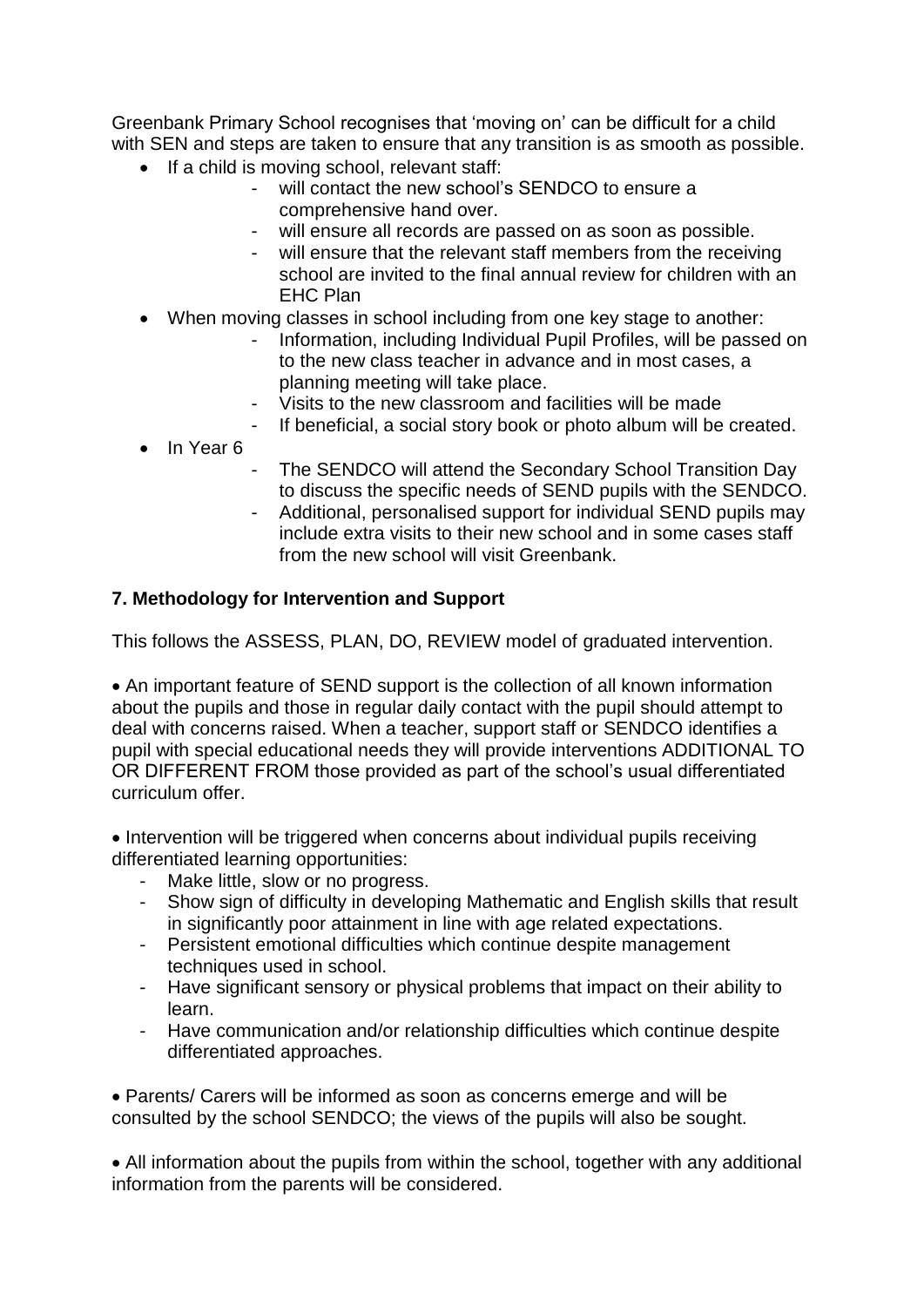• The SENDCO will undertake in house assessment as appropriate and may use outside specialists to enhance the provision.

• The SENDCO will facilitate the collection of all available information about the pupil. Information will be collected from: - School staff working with the pupil. - School Tracking systems. - Parents/carers - The pupil

• The class teacher, supported by the SENDCO and in agreement with the parents, carers and pupils will decide the interventions and support that will be put in place and the targets to be achieved. This will be recorded on our school individual pupil profile system.

• Pupil profiles will be reviewed on a termly basis or at other agreed intervals according to need.

• Parents/Carers and pupils will take part in the review process and will be involved in setting further targets.

• A request for additional advice from external services may be made at this stage. The decision to take further advice will be made by the SENDCO in consultation with teaching staff, parents and where appropriate the pupil.

• Progress may be such that the pupils are no longer giving a cause for concern and can return to being subject to the usual differentiated curriculum.

Some pupils may require significant additional support. The school funds the first £6000 support for a child. If further support is needed, an application can be made to the local authority for High Needs Top Up funding.

#### **Education, Health and Care Plan assessment process**

A child who has lifelong or significant difficulties may undergo a Statutory Assessment Process. This will occur where the complexity of need or a lack of clarity around the needs of the child requires a multi-agency assessment. The application for an Education, Health and Care Plan will combine information from a variety of sources including:

- Parents
- Teachers
- SENDCO
- Social Care
- Health professionals

Information will be gathered relating to the current provision provided, action points that have been taken, and the preliminary outcomes of targets set. A decision will be made by a group of people from education, health and social care about whether or the child is eligible for an EHC Plan. Parents have the right to appeal against a decision not to initiate a statutory assessment leading to an EHC Plan. Further information about EHC Plans can be found via the SEND Local Offer: <http://fsd.liverpool.gov.uk/>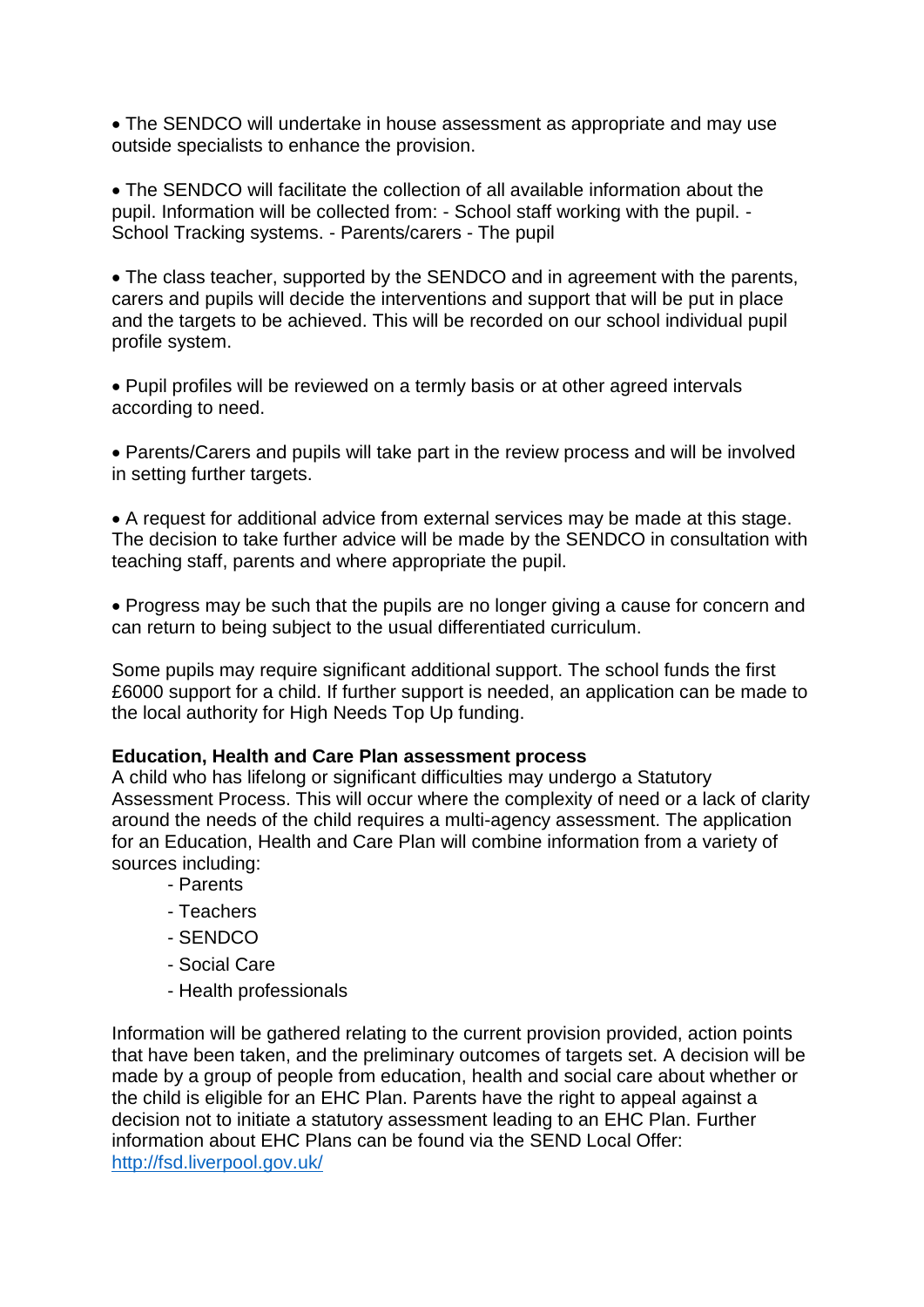## **8. Staff Training and Effective Use of Resources, including Learning Support Assistants**

Once the Governing Body have confirmed the schools budget the Headteacher will manage allocated funds from the school's budget and will ensure the best use is made of these resources through provision mapping. It is a requirement that schools fund up to the first £6000 of any SEND support for a young person. At Greenbank Primary School we allocate SEND funding in the following ways:

- Learning Support Assistants;
- Training for all Teachers and Learning Support Assistants so that they can meet pupils needs more effectively;
- Specialist books and equipment;
- In class and withdrawal support from teachers or support staff;
- Purchasing and maintenance of ICT and electronic equipment.

## **9. Accessibility and Inclusion**

We are full committed to the principle of inclusion and the good practice which makes it possible.

Our policy will enable pupils with SEND to be an integral part of our school community. All pupils will be given full access to the full range of activities the school has to offer. This will be achieved by careful consideration of the needs of each pupil and by either modifying activities or providing support that will help the pupil to participate in them.

Pupils will only be withdrawn when:

1. They will benefit from intensive individual work on cross curricular skills 2. It is inappropriate or medical advice indicates that it is unsafe for the pupils to participate and an alternative must be arranged.

## **Three principles for inclusion**

#### **Setting suitable learning challenges**

- We aim to give every pupil the opportunity to experience success in learning and to achieve as high standard as possible.

#### **Responding to pupils' diverse learning needs**

We take into account the different backgrounds, experiences, interests and strengths which influence the way in which pupils learn when we plan our approaches to teaching and learning.

#### **Overcoming potential barriers to learning and assessment for individuals and groups of pupils.**

- We recognise that a minority of pupils will have particular learning and assessment requirements that will create barriers to learning if we do not address them through special arrangements.